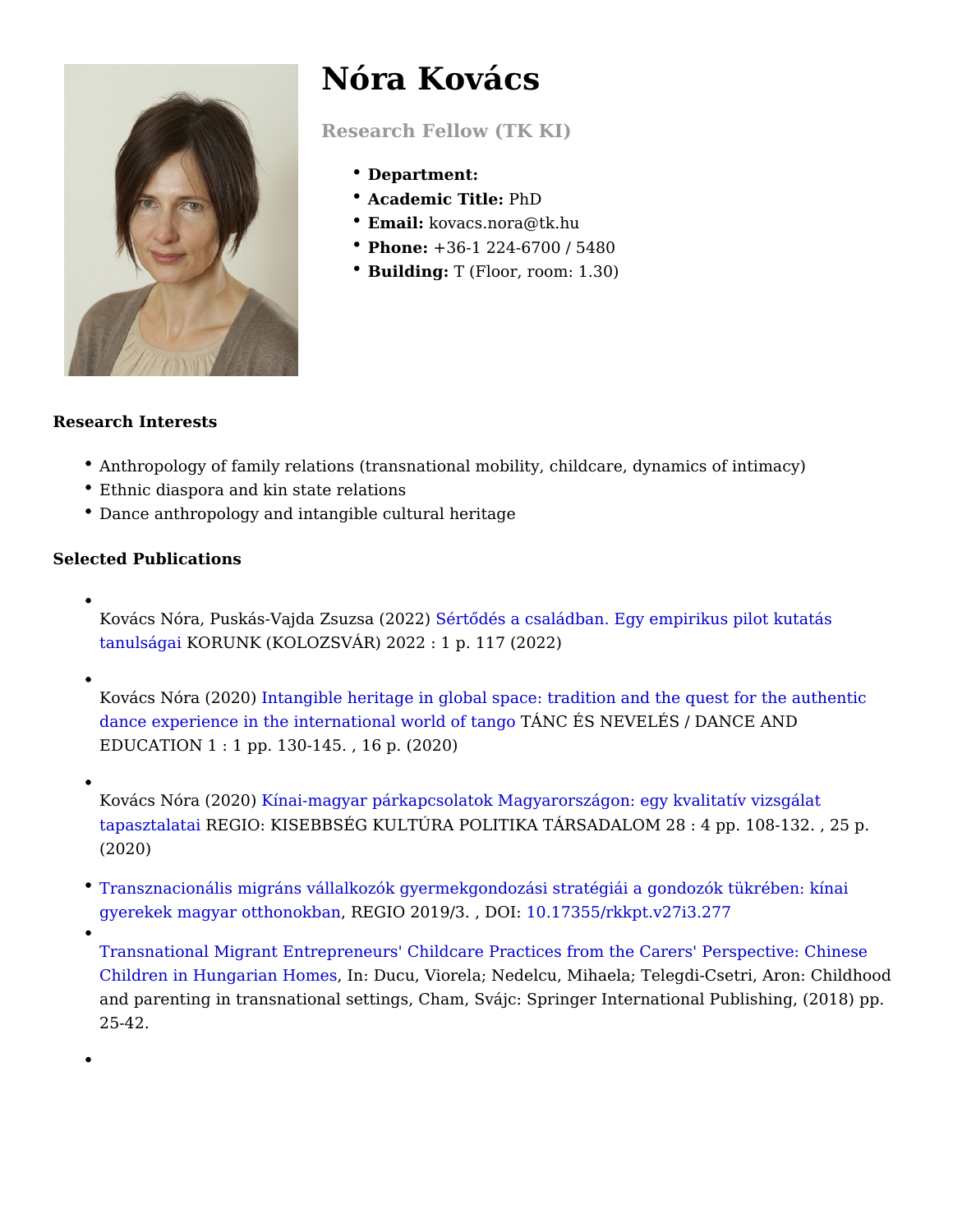[Methodological challenges of traditional and virtual anthropolog](http://real.mtak.hu/64147/1/rjps_kovacs_nora.pdf)ical fieldwor [integration research: the case of Chinese-Hungarian intereth](http://real.mtak.hu/64147/1/rjps_kovacs_nora.pdf)ni R Q MAN&ANela JOURNAL OF POPULATION STUDIES 11: 1 pp. 3545824(29031/R)J FDSO 2.017.1.03

Research Projects

In progress:

- [Diasporic return to Hungary from L](/en/diasporic-return-to-hungary-from-latin-america)atin America
- [Children in situations of transnat](/en/children-in-situations-of-transnational-mobility)ional mobility

Finished projects:

• 2014-2017. Chinese person in the family Chinese-Hungarian relations in Hu interethnic couple relations and Hungarian child care providers' experiences (OTKA K-112282)

Academic Career

2014 - editor, INTERSECTIONS.East European Journal of Society and Politics

2012 research fellow, Minority Studies Institute, Centre for Social Sciences, Bu

2005 - research fellow Minority Studies Institute, Hungarian Academy of Science

2002-2005 scientific secretary, Minority Studies Institute, Hungarian Academy of

2000-2005 junior research fellow, Minority Studies Institute, Hungarian Academy

1998-2000 junior research fellow Minority Research Working Group, Hungarian A

Education

- 2005 PhD, European Ethnology Doctoral Programme, ELTE University
- 1997 MA, Political Science, CEU
- 1994 MA Ethnography, English and Anthropology

Membership in Academic and Professional Organisations; Editorial Board Member

Member of